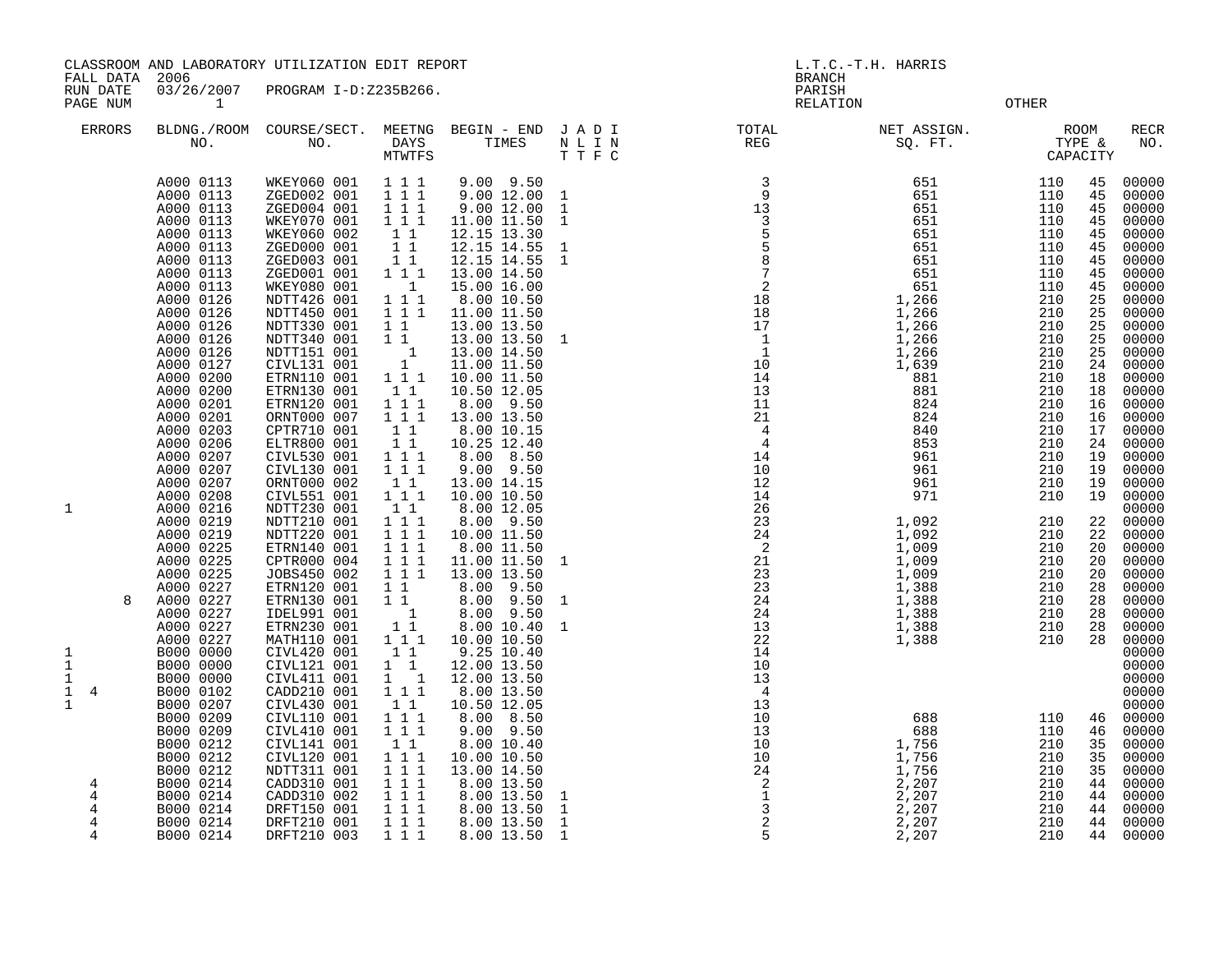FALL DATA 2006 BRANCH

RUN DATE 03/26/2007 PROGRAM I-D:Z235B266.<br>PAGENUM 2

**PAGE 12 RELATION 2 RELATION CONTROL** 

| <b>ERRORS</b>  | BLDNG./ROOM<br>NO.                  | COURSE/SECT.<br>NO.                       | MEETNG<br>DAYS<br>MTWTFS            | BEGIN - END<br>TIMES                         | JADI<br>$\hbox{N}$ L I $\hbox{N}$<br>TTFC | TOTAL<br>REG                                                                                                                                                                              | NET ASSIGN.<br>SQ. FT.  | TYPE &<br>CAPACITY | ROOM           | <b>RECR</b><br>NO.      |
|----------------|-------------------------------------|-------------------------------------------|-------------------------------------|----------------------------------------------|-------------------------------------------|-------------------------------------------------------------------------------------------------------------------------------------------------------------------------------------------|-------------------------|--------------------|----------------|-------------------------|
| 4<br>4<br>4    | B000 0214<br>B000 0214<br>B000 0214 | DRFT220 001<br>DRFT220 002<br>DRFT230 001 | 111<br>1 1 1<br>1 1 1               | 8.00 13.50 1<br>8.00 13.50 1<br>8.00 13.50 1 |                                           |                                                                                                                                                                                           | 2,207<br>2,207<br>2,207 | 210<br>210<br>210  | 44<br>44<br>44 | 00000<br>00000<br>00000 |
| 4              | B000 0214                           | DRFT310 001                               | 1 1 1                               | 8.00 13.50                                   | 1                                         |                                                                                                                                                                                           | 2,207                   | 210                | 44             | 00000                   |
| 4              | B000 0214                           | DRFT320 001                               | 111                                 | 8.00 13.50                                   | 1                                         |                                                                                                                                                                                           | 2,207                   | 210                | 44             | 00000                   |
| 4<br>4         | B000 0214<br>B000 0214              | DRFT330 001<br>DRFT230 003                | 1 1 1<br>1 1 1                      | 8.00 13.50<br>8.00 14.20                     | $\mathbf{1}$<br>1                         |                                                                                                                                                                                           | 2,207<br>2,207          | 210<br>210         | 44<br>44       | 00000<br>00000          |
| 4              | B000 0214                           | DRFT210 004                               | 111                                 | 8.00 14.50                                   | $\mathbf{1}$                              |                                                                                                                                                                                           | 2,207                   | 210                | 44             | 00000                   |
| 4              | B000 0214<br>B000 0214              | DRFT220 004<br>DRFT310 003                | 1 1 1<br>111                        | 8.00 14.50<br>8.00 14.55                     | $\mathbf{1}$<br><sup>1</sup>              |                                                                                                                                                                                           | 2,207<br>2,207          | 210<br>210         | 44<br>44       | 00000<br>00000          |
| 4<br>4         | B000 0214                           | DRFT320 002                               | 11                                  | 8.00 14.55                                   |                                           |                                                                                                                                                                                           | 2,207                   | 210                | 44             | 00000                   |
|                | B000 0214                           | DRFT110 001                               | 1 1 1                               | 9.00 13.50                                   |                                           |                                                                                                                                                                                           | 2,207                   | 210                | 44             | 00000                   |
|                | B000 0214                           | DRFT120 001                               | 111<br>1 1 1                        | 9.00 13.50 1                                 | $\mathbf{1}$                              |                                                                                                                                                                                           | 2,207<br>2,207          | 210<br>210         | 44<br>44       | 00000<br>00000          |
|                | B000 0214<br>B000 0214              | DRFT130 001<br>DRFT140 001                | 1 1 1                               | $9.00$ 13.50<br>9.00 13.50                   | -1                                        |                                                                                                                                                                                           | 2,207                   | 210                | 44             | 00000                   |
|                | B000 0214                           | MATH110 002                               | 111                                 | 10.00 12.05                                  | 1                                         |                                                                                                                                                                                           | 2,207                   | 210                | 44             | 00000                   |
|                | B000 0214                           | DRFT993 001                               | 1 1 1                               | 14.00 14.50                                  |                                           |                                                                                                                                                                                           | 2,207                   | 210                | 44             | 00000                   |
|                | B000 0214<br>B000 0214              | DRFT993 002<br>DRFT993 003                | 111<br>1 1 1                        | 14.00 14.50<br>14.00 14.50                   | $\mathbf{1}$<br>-1                        |                                                                                                                                                                                           | 2,207<br>2,207          | 210<br>210         | 44<br>44       | 00000<br>00000          |
| 1              | C000 0000                           | HNUR351 001                               | 111                                 | 8.00 8.50                                    |                                           |                                                                                                                                                                                           |                         |                    |                | 00000                   |
| $\mathbf 1$    | C000 0000<br>C000 0000              | HNUR330 001                               | 11                                  | 8.00 9.15                                    |                                           | 53<br>50                                                                                                                                                                                  |                         |                    |                | 00000<br>00000          |
| $1\,$<br>$1\,$ | C000 0000                           | HNUR340 001<br>HNUR360 001                | $1\quad1$<br>11                     | $9.00$ $9.50$<br>9.30 10.45                  |                                           | 54                                                                                                                                                                                        |                         |                    |                | 00000                   |
| $\mathbf 1$    | C000 0000                           | HNUR300 001                               | 111                                 | 13.00 14.50                                  |                                           |                                                                                                                                                                                           |                         |                    |                | 00000                   |
|                | C000 0105                           | ORNT000 001<br>HNUR211 001                | $\mathbf{1}$                        | 9.00 9.50                                    |                                           |                                                                                                                                                                                           | 1,073<br>1,073          | 110                | 72             | 00000                   |
|                | C000 0105<br>C000 0106              | ZPDV901 001                               | 111<br>$\mathbf{1}$                 | 10.00 11.50<br>$6.00$ $9.00$                 |                                           |                                                                                                                                                                                           | 1,054                   | 110<br>110         | 72<br>24       | 00000<br>00000          |
|                | C000 0106                           | ORNT000 009                               | 1                                   | 10.00 10.50                                  |                                           |                                                                                                                                                                                           | 1,054                   | 110                | 24             | 00000                   |
|                | C000 0106                           | AHMA000 001                               | 11                                  | 10.50 12.25                                  |                                           |                                                                                                                                                                                           | 1,054                   | 110                | 24             | 00000                   |
|                | C000 0106<br>C000 0106              | AHEN000 001<br>AHRE000 001                | 111<br>1 1 1                        | 11.00 12.10<br>11.00 12.10                   | 1                                         |                                                                                                                                                                                           | 1,054<br>1,054          | 110<br>110         | 24<br>24       | 00000<br>00000          |
|                | C000 0106                           | CPTR000 008                               | 111                                 | 15.00 15.50                                  |                                           |                                                                                                                                                                                           | 1,054                   | 110                | 24             | 00000                   |
|                | C000 0110                           | ACCT100 001                               | $1\quad1$                           | 8.00 9.50                                    |                                           |                                                                                                                                                                                           | 983                     | 110                | 66             | 00000                   |
|                | C000 0110<br>C000 0110              | ACCT300 001<br>ACCT500 001                | 11<br>$1\quad1$                     | 8.00 10.15<br>10.50 12.20                    |                                           |                                                                                                                                                                                           | 983<br>983              | 110<br>110         | 66<br>66       | 00000<br>00000          |
|                | C000 0110                           | ACCT250 001                               | $1\hspace{0.1cm} 1\hspace{0.1cm} 1$ | 11.00 11.50                                  |                                           |                                                                                                                                                                                           | 983                     | 110                | 66             | 00000                   |
|                | C000 0110                           | ACCT400 001                               | $1\quad1$                           | 14.00 14.50                                  |                                           |                                                                                                                                                                                           | 983                     | 110                | 66             | 00000                   |
|                | C000 0111<br>C000 0111              | CPTR000 001<br>MATH050 001                | 1 1 1<br>1 1                        | 8.00 8.50<br>8.00 9.15                       |                                           |                                                                                                                                                                                           | 1,033<br>1,033          | 210<br>210         | 21<br>21       | 00000<br>00000          |
|                | C000 0111                           | KYBD210 001                               | $1\quad1$                           | 9.00 10.50                                   |                                           |                                                                                                                                                                                           | 1,033                   | 210                | 21             | 00000                   |
|                | C000 0111                           | KYBD000 001                               | 1 1                                 | 9.25 10.40                                   |                                           |                                                                                                                                                                                           | 1,033                   | 210                | 21             | 00000                   |
|                | C000 0111<br>C000 0111              | CPTR000 002<br>ORNT000 003                | 111<br>1 1 1                        | 11.00 11.50<br>13.00 13.50                   |                                           |                                                                                                                                                                                           | 1,033<br>1,033          | 210<br>210         | 21<br>21       | 00000<br>00000          |
|                | C000 0111                           | CPTR000 003                               | $1\quad1$                           | 13.40 14.55                                  |                                           |                                                                                                                                                                                           | 1,033                   | 210                | 21             | 00000                   |
|                | C000 0112                           | ORNT000 005                               | $\overline{1}$                      | 8.00 8.50                                    |                                           |                                                                                                                                                                                           | 963                     | 210                | 30             | 00000                   |
|                | C000 0112<br>C000 0112              | ENGL030 001<br>ENGL050 001                | $1\quad1$<br>111                    | 10.50 12.05<br>13.00 13.50                   |                                           | 56<br>38<br>10<br>14<br>7<br>2<br>5<br>11<br>18<br>2<br>10<br>11<br>5<br>16<br>18<br>18<br>11<br>5<br>16<br>12<br>2<br>12<br>2<br>12<br>12<br>1<br>15<br>16<br>16<br>1<br>1<br>1<br>1<br> | 963<br>963              | 210<br>210         | 30<br>30       | 00000<br>00000          |
|                | C000 0112                           | ENGL015 001                               | 1 1 1                               | 14.00 14.50                                  |                                           |                                                                                                                                                                                           | 963                     | 210                | 30             | 00000                   |
|                | C000 0112                           | ENGL015 002                               | 111                                 | 15.00 16.15                                  |                                           |                                                                                                                                                                                           | 963                     | 210                | 30             | 00000                   |
|                | C000 0116<br>C000 0116              | DVEN091 001<br>DVEN092 001                | $1\quad1$<br>1 1                    | 8.00 8.50<br>8.00 8.50 1                     |                                           | 5<br>$\mathbf{1}$                                                                                                                                                                         | 1,286<br>1,286          | 210<br>210         | 24<br>24       | 00000<br>00000          |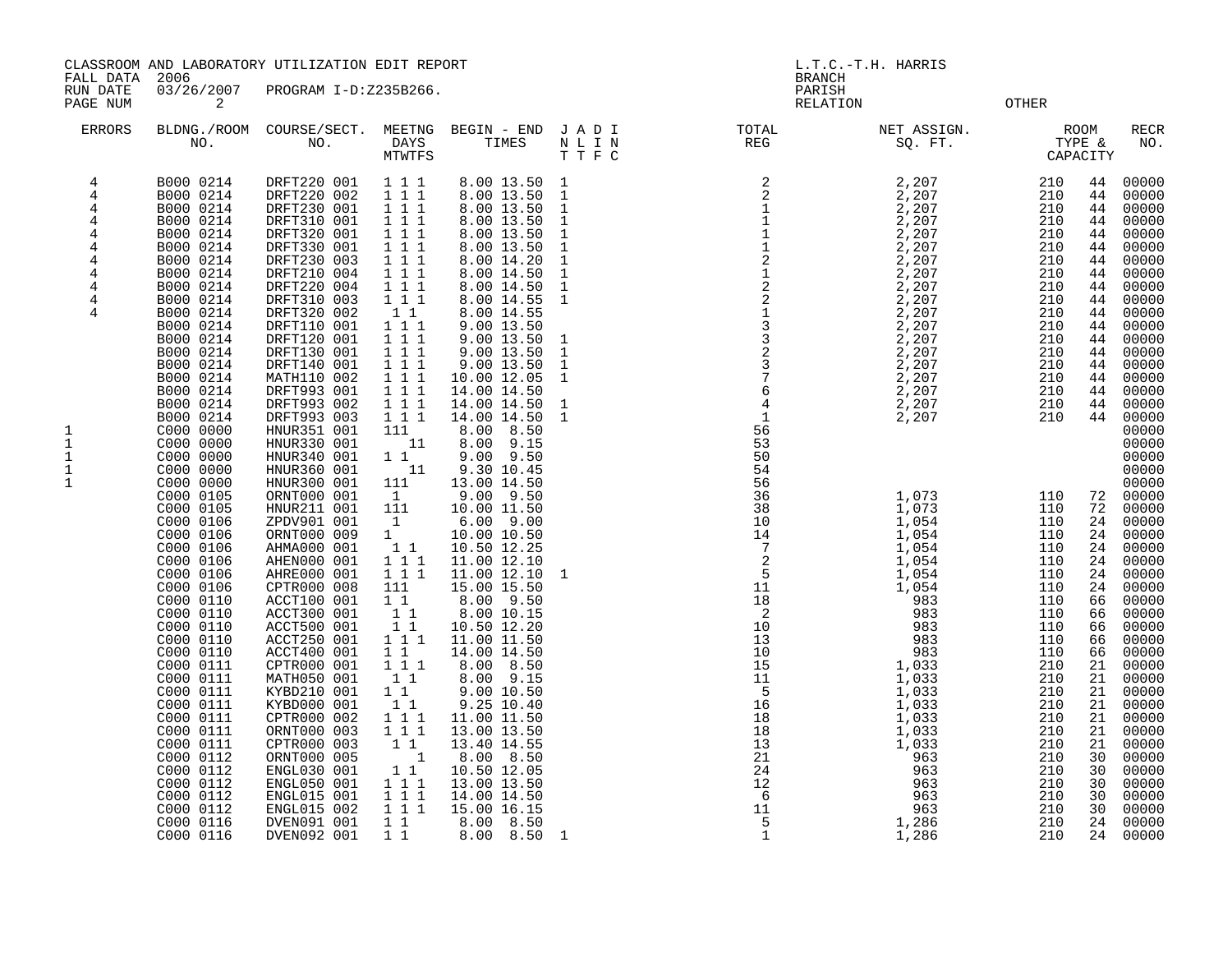FALL DATA 2006 BRANCH

RUN DATE 03/26/2007 PROGRAM I-D:Z235B266. PARISH PAGE NUM 3 CONTROL CONTROL CONTROL CONTROL CONTROL CONTROL CONTROL CONTROL CONTROL CONTROL CONTROL CONTROL CONTROL CONTROL CONTROL CONTROL CONTROL CONTROL CONTROL CONTROL CONTROL CONTROL CONTROL CONTROL CONTROL CONTROL CON

| ERRORS       | NO.                    | BLDNG./ROOM COURSE/SECT.<br>NO. | MEETNG<br>DAYS<br><b>MTWTFS</b> | BEGIN - END<br>TIMES       | JADI<br>N L I N<br>T T F C | TOTAL<br>REG                                                                                | NET ASSIGN.<br>SQ. FT. | TYPE &<br>CAPACITY | ROOM     | <b>RECR</b><br>NO. |
|--------------|------------------------|---------------------------------|---------------------------------|----------------------------|----------------------------|---------------------------------------------------------------------------------------------|------------------------|--------------------|----------|--------------------|
|              | C000 0116              | DVRE090 001                     | 1 1                             | 8.00 8.50                  | 1                          | $\begin{array}{c} 1\\ 2\\ 2\\ 1\\ 19\\ 12\\ 10\\ 1\\ 0\\ 1\\ 7\\ 2\\ 2\\ 1\\ 9 \end{array}$ | 1,286                  | 210                | 24       | 00000              |
|              | C000 0116              | DVRE091 001                     | $1\quad1$                       | 8.00 8.50                  | $\mathbf{1}$               |                                                                                             | 1,286                  | 210                | 24       | 00000              |
|              | C000 0116              | DVRE092 001                     | $1\quad1$                       | 8.00 8.50                  | $\mathbf{1}$               |                                                                                             | 1,286                  | 210                | 24       | 00000              |
|              | C000 0116              | KYBD000 002                     | 1 1 1                           | $9.00$ $9.50$              |                            |                                                                                             | 1,286                  | 210                | 24       | 00000              |
|              | C000 0116              | KYBD000 003                     | 1 1                             | 9.25 10.40                 |                            |                                                                                             | 1,286                  | 210                | 24       | 00000              |
|              | C000 0116              | CPTR300 001                     | $1\quad1$                       | 10.50 12.20                |                            |                                                                                             | 1,286<br>1,286         | 210                | 24       | 00000              |
|              | C000 0116<br>C000 0116 | CPTR310 001<br>DVEN090 002      | 1 1 1                           | 11.00 12.05                |                            |                                                                                             |                        | 210                | 24<br>24 | 00000              |
|              | C000 0116              | DVEN091 002                     | 1 1<br>$1\quad1$                | 13.20 14.55<br>13.20 14.55 | $\overline{1}$             |                                                                                             | 1,286<br>1,286         | 210<br>210         | 24       | 00000<br>00000     |
|              | C000 0116              | DVEN092 002                     | $1\quad1$                       | 13.20 14.55                | 1                          |                                                                                             | 1,286                  | 210                | 24       | 00000              |
|              | C000 0116              | DVRE090 002                     | $1\quad1$                       | 13.20 14.55                | $\mathbf{1}$               |                                                                                             | 1,286                  | 210                | 24       | 00000              |
|              | C000 0116              | DVRE092 002                     | 1 1                             | 13.20 14.55                | $\mathbf{1}$               |                                                                                             | 1,286                  | 210                | 24       | 00000              |
| 8            | C000 0116              | JOBS450 001                     | $1\quad1$                       | 13.40 14.55                | $\mathbf{1}$               |                                                                                             | 1,286                  | 210                | 24       | 00000              |
|              | C000 0117              | MAST110 001                     | 1 1 1                           | 8.00 9.50                  |                            |                                                                                             | 1,110                  | 210                | 24       | 00000              |
|              | C000 0117              | ACCT100 002                     | $1\quad1$                       | 10.00 10.50                |                            |                                                                                             | 1,110                  | 210                | 24       | 00000              |
|              | C000 0117              | MAST210 002                     | 111                             | 11.00 12.05                |                            |                                                                                             | 1,110                  | 210                | 24       | 00000              |
|              | C000 0118              | DVMA092 001                     | 1 1                             | 8.00 8.50                  |                            |                                                                                             | 2,029                  | 110                | 24       | 00000              |
|              | C000 0118              | CPTR000 006                     | 1 1                             | 9.25 10.40                 |                            |                                                                                             | 2,029                  | 110                | 24       | 00000              |
|              | C000 0118              | CPTR000 007                     | $1\quad1$                       | 10.00 11.15                | $\mathbf{1}$               |                                                                                             | 2,029                  | 110                | 24       | 00000              |
|              | C000 0118              | DVMA090 003                     | 1 1 1                           | 13.00 14.10                |                            |                                                                                             | 2,029                  | 110                | 24       | 00000              |
|              | C000 0118              | DVMA092 003                     | 111                             | 13.00 14.10                | -1                         |                                                                                             | 2,029                  | 110                | 24       | 00000              |
|              | C000 0118              | DVMA090 002                     | 11                              | 13.20 14.55                |                            |                                                                                             | 2,029                  | 110                | 24       | 00000              |
|              | C000 0118              | DVMA092 002                     | 11                              | 13.20 14.55                | 1                          |                                                                                             | 2,029                  | 110                | 24       | 00000              |
|              | C000 0118<br>C000 0118 | DVMA090 004                     | $1 1 1$                         | 14.20 15.30<br>14.20 15.30 |                            | $\begin{array}{c} 2\overline{5} \\ 9 \\ 19 \\ 13 \\ 12 \\ 9 \\ 6 \\ 1 \\ 1 \\ \end{array}$  | 2,029                  | 110                | 24       | 00000              |
|              | C000 0119              | DVMA092 004<br>INCT030 001      | 1 1 1<br>1 1 1                  | 8.00 9.50                  | 1                          |                                                                                             | 2,029<br>1,299         | 110<br>210         | 24<br>24 | 00000<br>00000     |
|              | C000 0119              | INCT130 001                     | 1 1                             | 8.00 10.40                 |                            |                                                                                             | 1,299                  | 210                | 24       | 00000              |
|              | C000 0119              | INCT300 001                     | 1 1 1                           | 10.00 11.50                |                            |                                                                                             | 1,299                  | 210                | 24       | 00000              |
|              | C000 0119              | ORNT000 006                     | 11                              | 10.50 12.05                |                            |                                                                                             | 1,299                  | 210                | 24       | 00000              |
|              | C000 0119              | INCT120 001                     | 1 1 1                           | 12.40 13.50                |                            |                                                                                             | 1,299                  | 210                | 24       | 00000              |
|              | C000 0122              | CPTR010 001                     | 111                             | 8.00 11.50                 |                            |                                                                                             | 801                    | 110                | 53       | 00000              |
|              | C000 0122              | INCT100 001                     | 1 1 1                           | 8.00 11.50                 | <sup>1</sup>               |                                                                                             | 801                    | 110                | 53       | 00000              |
| 8            | C000 0123              | MACH350 001                     | 111                             | 8.00 9.50                  |                            |                                                                                             | 801                    | 110                | 2        | 00000              |
| 8            | C000 0123              | ISYS450 001                     | $1\quad1$                       | 14.00 14.50                |                            |                                                                                             | 801                    | 110                | 2        | 00000              |
| $\mathsf{R}$ | C000 0124              | MEDL300 001                     | 11                              | 13.40 14.55                |                            |                                                                                             | 942                    | 210                | 4        | 00000              |
| 4            | E000 0100              | WELD110 001                     | 11111                           | 6.00 12.00                 |                            |                                                                                             | 3,568                  | 210                | 24       | 00000              |
| 4            | E000 0100              | WELD110 001                     | 11111                           | 6.00 12.00                 |                            | $\begin{bmatrix} 1 \\ 8 \\ 8 \\ 6 \\ 13 \\ 4 \\ 13 \\ 4 \\ 10 \\ 10 \\ 1 \end{bmatrix}$     | 3,568                  | 210                | 24       | 00000              |
| 4            | E000 0100              | WELD110 002                     | 11111                           | 6.0012.00                  | 1                          |                                                                                             | 3,568                  | 210                | 24       | 00000              |
| 4            | E000 0100              | WELD110 003                     | 11111                           | 6.0012.00                  | $\mathbf{1}$               |                                                                                             | 3,568                  | 210                | 24       | 00000              |
| 4<br>4       | E000 0100<br>E000 0100 | WELD111 001<br>WELD120 001      | 11111<br>11111                  | 6.0012.00<br>6.00 12.00    | $\mathbf{1}$<br>1          | $\overline{1}$<br>$\mathbf{1}$                                                              | 3,568<br>3,568         | 210<br>210         | 24<br>24 | 00000<br>00000     |
| 4<br>8       | E000 0100              | WELD140 003                     | 11111                           | 6.0012.00                  | $\mathbf 1$                | 8                                                                                           | 3,568                  | 210                | 24       | 00000              |
| 4<br>8       | E000 0100              | WELD140 004                     | 11111                           | 6.0012.00                  | $\mathbf{1}$               | $\overline{\phantom{a}}$                                                                    | 3,568                  | 210                | 24       | 00000              |
| 8<br>4       | E000 0100              | WELD210 001                     | 11111                           | 6.0012.00                  | $\mathbf{1}$               | $\begin{array}{c} 1 \\ 14 \end{array}$                                                      | 3,568                  | 210                | 24       | 00000              |
| 4<br>89      | E000 0100              | WELD210 001                     | 11111                           | 6.00 12.00                 |                            |                                                                                             | 3,568                  | 210                | 24       | 00000              |
| 8<br>4       | E000 0100              | WELD210 002                     | 11111                           | 6.0012.00                  | 1                          | $\frac{1}{2}$<br>$\frac{1}{2}$<br>$\frac{1}{3}$                                             | 3,568                  | 210                | 24       | 00000              |
| 4<br>8       | E000 0100              | WELD310 001                     | 11111                           | $6.00$ 12.00               | $\mathbf{1}$               |                                                                                             | 3,568                  | 210                | 24       | 00000              |
| 4<br>89      | E000 0100              | WELD310 001                     | 11111                           | 6.00 12.00                 |                            |                                                                                             | 3,568                  | 210                | 24       | 00000              |
| 8<br>4       | E000 0100              | WELD311 001                     | 11111                           | 6.00 12.00                 | 1                          | <sup>1</sup>                                                                                | 3,568                  | 210                | 24       | 00000              |
| 4<br>8       | E000 0100              | <b>WELD410 001</b>              | 11111                           | 6.0012.00                  | $\mathbf{1}$               | 16                                                                                          | 3,568                  | 210                | 24       | 00000              |
| 4<br>8       | E000 0100              | WELD410 002                     | 11111                           | 6.00 12.00                 | $\overline{1}$             | $\mathbf{1}$                                                                                | 3,568                  | 210                | 24       | 00000              |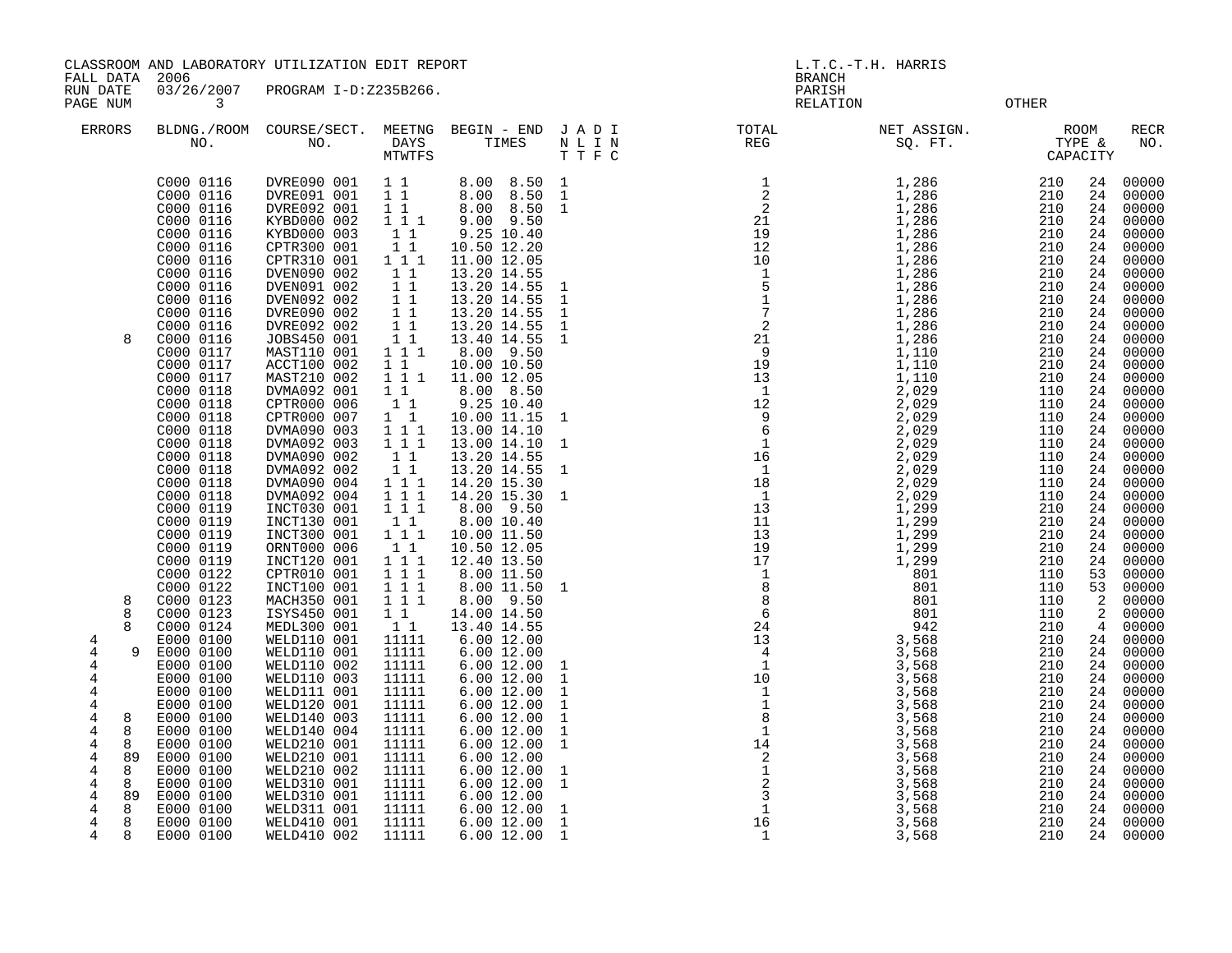FALL DATA 2006 BRANCH RUN DATE 03/26/2007 PROGRAM I-D:Z235B266. PARISH

PAGE NUM 4 RELATION OTHER

| <b>ERRORS</b>                                                                                                                                                                                              | NO.                                                                                                                                                                                                                                                                                                                                                                                                                                                                                                                                                                                                                                                                                                                                                                                                                                              | BLDNG./ROOM COURSE/SECT.<br>NO.                                                                                                                                                                                                                                                                                                                                                                                                                                                                                                                                                                                                                                                                                                                                                           | MEETNG<br>DAYS<br><b>MTWTFS</b>                                                                                                                                                                                                                                                                                                                                                                                                                                                                          | BEGIN - END<br>TIMES                                                                                                                                                                                                                                                                                                                                                                                                                                                                                                                                                                                                                                                                                                                                           | JADI<br>N L I N<br>T T F C                                                                                                                                                                                                                                                                                                                                                                                                                                                                                                                                  | TOTAL<br>REG                                                                                                                                                                                                                          | NET ASSIGN.<br>SQ. FT.                                                                                                                                                                                                                                                                                                                                                                                                                                 | TYPE &<br>CAPACITY                                                                                                                                                                                                                                                                                                                                         | ROOM                                                                                                                                                                                                                                                                                                     | <b>RECR</b><br>NO.                                                                                                                                                                                                                                                                                                                                                                                                                                                      |
|------------------------------------------------------------------------------------------------------------------------------------------------------------------------------------------------------------|--------------------------------------------------------------------------------------------------------------------------------------------------------------------------------------------------------------------------------------------------------------------------------------------------------------------------------------------------------------------------------------------------------------------------------------------------------------------------------------------------------------------------------------------------------------------------------------------------------------------------------------------------------------------------------------------------------------------------------------------------------------------------------------------------------------------------------------------------|-------------------------------------------------------------------------------------------------------------------------------------------------------------------------------------------------------------------------------------------------------------------------------------------------------------------------------------------------------------------------------------------------------------------------------------------------------------------------------------------------------------------------------------------------------------------------------------------------------------------------------------------------------------------------------------------------------------------------------------------------------------------------------------------|----------------------------------------------------------------------------------------------------------------------------------------------------------------------------------------------------------------------------------------------------------------------------------------------------------------------------------------------------------------------------------------------------------------------------------------------------------------------------------------------------------|----------------------------------------------------------------------------------------------------------------------------------------------------------------------------------------------------------------------------------------------------------------------------------------------------------------------------------------------------------------------------------------------------------------------------------------------------------------------------------------------------------------------------------------------------------------------------------------------------------------------------------------------------------------------------------------------------------------------------------------------------------------|-------------------------------------------------------------------------------------------------------------------------------------------------------------------------------------------------------------------------------------------------------------------------------------------------------------------------------------------------------------------------------------------------------------------------------------------------------------------------------------------------------------------------------------------------------------|---------------------------------------------------------------------------------------------------------------------------------------------------------------------------------------------------------------------------------------|--------------------------------------------------------------------------------------------------------------------------------------------------------------------------------------------------------------------------------------------------------------------------------------------------------------------------------------------------------------------------------------------------------------------------------------------------------|------------------------------------------------------------------------------------------------------------------------------------------------------------------------------------------------------------------------------------------------------------------------------------------------------------------------------------------------------------|----------------------------------------------------------------------------------------------------------------------------------------------------------------------------------------------------------------------------------------------------------------------------------------------------------|-------------------------------------------------------------------------------------------------------------------------------------------------------------------------------------------------------------------------------------------------------------------------------------------------------------------------------------------------------------------------------------------------------------------------------------------------------------------------|
| 4<br>4<br>4<br>4<br>4<br>4<br>4<br>$\overline{4}$<br>4<br>4<br>4<br>4<br>4<br>4<br>4<br>4<br>4<br>4<br>4<br>4<br>4<br>4<br>4<br>4<br>4<br>4<br>4<br>$\overline{4}$<br>4<br>4<br>4<br>4<br>$1 \quad 4$<br>4 | E000 0100<br>8<br>8<br>E000 0100<br>E000 0100<br>8<br>8<br>E000 0100<br>8<br>E000 0100<br>E000 0100<br>8<br>E000 0100<br>8<br>8<br>E000 0100<br>E000 0100<br>8<br>E000 0100<br>8<br>89<br>E000 0100<br>E000 0100<br>8<br>E000 0100<br>8<br>8<br>E000 0100<br>E000 0100<br>8<br>E000 0100<br>8<br>89<br>E000 0100<br>E000 0100<br>8<br>8<br>E000 0100<br>8<br>E000 0100<br>8<br>E000 0100<br>8<br>E000 0100<br>E000 0100<br>8<br>8<br>E000 0100<br>8<br>E000 0100<br>E000 0100<br>8<br>8<br>E000 0100<br>E000 0100<br>8<br>8<br>E000 0100<br>E000 0100<br>8<br>E000 0100<br>E000 0100<br>F000 0000<br>F000 0107<br>F000 0107<br>F000 0107<br>F000 0107<br>F000 0107<br>F000 0107<br>F000 0107<br>F000 0107<br>F000 0107<br>F000 0107<br>F000 0107<br>F000 0107<br>F000 0200<br>F000 0200<br>F000 0203<br>F000 0203<br>F000 0203<br>F000 0203<br>8 | WELD411 001<br>WELD412 001<br>WELD420 001<br>WELD510 001<br>WELD511 001<br>WELD512 001<br>WELD610 001<br>WELD620 001<br>WELD230 001<br>WELD110 004<br>WELD110 004<br>WELD113 003<br>WELD120 003<br>WELD130 003<br>WELD140 001<br>WELD210 003<br>WELD210 003<br>WELD221 003<br>WELD260 001<br>WELD261 001<br>WELD262 001<br>WELD310 003<br>WELD320 001<br>WELD321 001<br>WELD410 003<br>WELD411 003<br>WELD411 004<br>WELD412 003<br>WELD420 003<br>WELD420 004<br>WELD511 003<br>WELD512 003<br>HGPN612 001<br>ELEC460 001<br>ELEC230 001<br>ELEC410 001<br>ELEC220 001<br>ELEC311 001<br>ELEC120 001<br>ELEC210 001<br>ELEC420 001<br>ELEC410 002<br>ELEC440 001<br>ELEC440 002<br>ELEC440 003<br>HNUR220 001<br>HNUR120 001<br>HNUR650 001<br>HNUR230 001<br>HNUR130 001<br>HNUR640 001 | 11111<br>11111<br>11111<br>11111<br>11111<br>11111<br>11111<br>11111<br>11111<br>11111<br>11111<br>11111<br>11111<br>11111<br>11111<br>11111<br>11111<br>11111<br>11111<br>11111<br>11111<br>11111<br>11111<br>11111<br>11111<br>11111<br>11111<br>11111<br>11111<br>11111<br>11111<br>11111<br>11111<br>111<br>$1 1 1$<br>$1 1 1$<br>1 1<br>111<br>111<br>11<br>111<br>1 1 1<br>1 1 1<br>1 1 1<br>111<br>11<br>11<br>$\begin{array}{cc} \mathbf{1} & \mathbf{1} \\ \mathbf{1} & \mathbf{1} \end{array}$ | 6.00 12.00<br>6.00 12.00<br>6.00 12.00<br>6.00 12.00<br>6.0012.00<br>6.0012.00<br>6.00 12.00<br>6.0012.00<br>6.00 18.00<br>12.00 18.00<br>12.00 18.00<br>12.00 18.00<br>12.00 18.00<br>12.00 18.00<br>12.00 18.00<br>12.00 18.00<br>12.00 18.00<br>12.00 18.00<br>12.00 18.00<br>12.00 18.00<br>12.00 18.00<br>12.00 18.00<br>12.00 18.00<br>12.00 18.00<br>12.00 18.00<br>12.00 18.00<br>12.00 18.00<br>12.00 18.00<br>12.00 18.00<br>12.00 18.00<br>12.00 18.00<br>12.00 18.00<br>8.00 15.15<br>8.00 8.50<br>8.00 9.50<br>8.00 9.50<br>8.00 10.40<br>8.00 11.50<br>9.00 12.05<br>9.25 15.15<br>10.00 11.50<br>10.00 14.50<br>13.00 14.50<br>13.00 14.50<br>13.00 14.50<br>8.00 9.15<br>9.30 12.05<br>8.00 9.15<br>9.25 10.40<br>10.50 12.05<br>10.50 12.05 1 | 1<br>$\mathbf{1}$<br>$\mathbf{1}$<br>$\mathbf{1}$<br>$\mathbf{1}$<br>$\mathbf{1}$<br>$\mathbf{1}$<br>$\mathbf{1}$<br>$\mathbf{1}$<br>$\mathbf 1$<br>$\mathbf 1$<br>$\mathbf{1}$<br>1<br>$\mathbf{1}$<br>$\mathbf{1}$<br>$\mathbf 1$<br>$\mathbf{1}$<br>$\mathbf{1}$<br>1<br>$\mathbf{1}$<br>$\mathbf{1}$<br>$\mathbf{1}$<br>$\mathbf{1}$<br>$\mathbf{1}$<br>$\mathbf 1$<br>$\mathbf{1}$<br>$\mathbf{1}$<br>$\mathbf{1}$<br>$\mathbf{1}$<br>1<br>$\mathbf{1}$<br>$\mathbf{1}$<br>$\mathbf{1}$<br>$\mathbf{1}$<br>$\mathbf{1}$<br>$\mathbf 1$<br>$\mathbf{1}$ | 10<br>$\begin{array}{c} 1 \\ 12 \\ 7 \\ 2 \\ 1 \\ 1 \\ 1 \\ 1 \\ 1 \\ \end{array}$<br>15<br>$\begin{array}{r} 15 \\ 10 \\ 3 \\ 4 \\ 4 \\ 12 \\ 16 \\ 7 \\ 1 \\ 2 \\ 4 \\ 1 \\ 2 \\ 8 \\ 27 \end{array}$<br>27<br>25<br>24<br>24<br>26 | 3,568<br>3,568<br>3,568<br>3,568<br>3,568<br>3,568<br>3,568<br>3,568<br>3,568<br>3,568<br>3,568<br>3,568<br>3,568<br>3,568<br>3,568<br>3,568<br>3,568<br>3,568<br>3,568<br>3,568<br>3,568<br>3,568<br>3,568<br>3,568<br>3,568<br>3,568<br>3,568<br>3,568<br>3,568<br>3,568<br>3,568<br>3,568<br>2,048<br>2,048<br>2,048<br>2,048<br>2,048<br>2,048<br>2,048<br>2,048<br>2,048<br>2,048<br>2,048<br>2,048<br>1,595<br>1,595<br>517<br>517<br>517<br>517 | 210<br>210<br>210<br>210<br>210<br>210<br>210<br>210<br>210<br>210<br>210<br>210<br>210<br>210<br>210<br>210<br>210<br>210<br>210<br>210<br>210<br>210<br>210<br>210<br>210<br>210<br>210<br>210<br>210<br>210<br>210<br>210<br>210<br>210<br>210<br>210<br>210<br>210<br>210<br>210<br>210<br>210<br>210<br>210<br>110<br>110<br>110<br>110<br>110<br>110 | 24<br>24<br>24<br>24<br>24<br>24<br>24<br>24<br>24<br>24<br>24<br>24<br>24<br>24<br>24<br>24<br>24<br>24<br>24<br>24<br>24<br>24<br>24<br>24<br>24<br>24<br>24<br>24<br>24<br>24<br>24<br>24<br>20<br>20<br>20<br>20<br>20<br>20<br>20<br>20<br>20<br>20<br>20<br>20<br>35<br>35<br>26<br>26<br>26<br>26 | 00000<br>00000<br>00000<br>00000<br>00000<br>00000<br>00000<br>00000<br>00000<br>00000<br>00000<br>00000<br>00000<br>00000<br>00000<br>00000<br>00000<br>00000<br>00000<br>00000<br>00000<br>00000<br>00000<br>00000<br>00000<br>00000<br>00000<br>00000<br>00000<br>00000<br>00000<br>00000<br>00000<br>00000<br>00000<br>00000<br>00000<br>00000<br>00000<br>00000<br>00000<br>00000<br>00000<br>00000<br>00000<br>00000<br>00000<br>00000<br>00000<br>00000<br>00000 |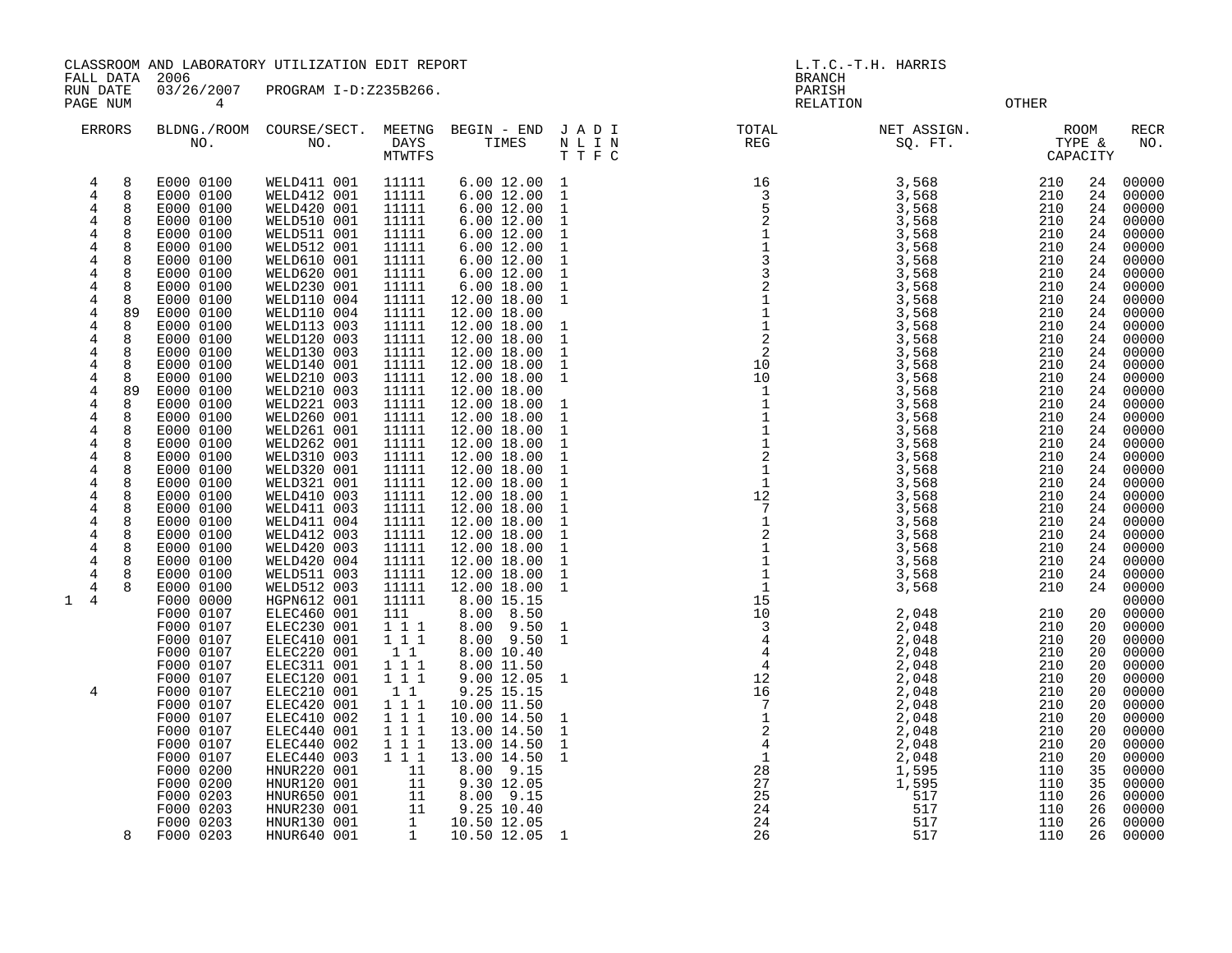FALL DATA 2006 BRANCH

 RUN DATE 03/26/2007 PROGRAM I-D:Z235B266. PARISH PAGE NUM 5 RELATION OTHER

| <b>ERRORS</b>                                                 | NO.                                                                                                                                                                                                                                                                                                                                                                                                                                                                                                                                                                         | BLDNG./ROOM COURSE/SECT.<br>NO.                                                                                                                                                                                                                                                                                                                                                                                                                                                                                                                                                                                                                                   | DAYS<br>MTWTFS                                                                                                                                                                                                                                                                                                                                                                                          | MEETNG BEGIN - END JADI<br>TIMES                                                                                                                                                                                                                                                                                                                                                                                                                                                                                                                                                                                                          | N L I N<br>TTFC                                                                                                                                                                                                                    | TOTAL<br>REG                                                                                                                                                                   | NET ASSIGN.<br>SQ. FT.<br>SQ. FT.                                                                                                                                                                                                                                                                                                                                                | ROOM<br>TYPE &<br>CAPACITY                                                                                                                                                                                                                                                                                | <b>RECR</b><br>NO.                                                                                                                                                                                                                                                                                                                                                                                                                                                                                                                                                                                                                                                |
|---------------------------------------------------------------|-----------------------------------------------------------------------------------------------------------------------------------------------------------------------------------------------------------------------------------------------------------------------------------------------------------------------------------------------------------------------------------------------------------------------------------------------------------------------------------------------------------------------------------------------------------------------------|-------------------------------------------------------------------------------------------------------------------------------------------------------------------------------------------------------------------------------------------------------------------------------------------------------------------------------------------------------------------------------------------------------------------------------------------------------------------------------------------------------------------------------------------------------------------------------------------------------------------------------------------------------------------|---------------------------------------------------------------------------------------------------------------------------------------------------------------------------------------------------------------------------------------------------------------------------------------------------------------------------------------------------------------------------------------------------------|-------------------------------------------------------------------------------------------------------------------------------------------------------------------------------------------------------------------------------------------------------------------------------------------------------------------------------------------------------------------------------------------------------------------------------------------------------------------------------------------------------------------------------------------------------------------------------------------------------------------------------------------|------------------------------------------------------------------------------------------------------------------------------------------------------------------------------------------------------------------------------------|--------------------------------------------------------------------------------------------------------------------------------------------------------------------------------|----------------------------------------------------------------------------------------------------------------------------------------------------------------------------------------------------------------------------------------------------------------------------------------------------------------------------------------------------------------------------------|-----------------------------------------------------------------------------------------------------------------------------------------------------------------------------------------------------------------------------------------------------------------------------------------------------------|-------------------------------------------------------------------------------------------------------------------------------------------------------------------------------------------------------------------------------------------------------------------------------------------------------------------------------------------------------------------------------------------------------------------------------------------------------------------------------------------------------------------------------------------------------------------------------------------------------------------------------------------------------------------|
| 4<br>4<br>4<br>4<br>4<br>4<br>4<br>4<br>4<br>4<br>4<br>4<br>4 | F000 0208<br>F000 0208<br>F000 0208<br>F000 0208<br>G000 0100<br>G000 0100<br>G000 0100<br>G000 0100<br>G000 0100<br>G000 0100<br>G000 0100<br>G000 0100<br>G000 0100<br>G000 0100<br>G000 0100<br>G000 0100<br>G000 0100<br>G000 0106<br>G000 0106<br>G000 0106<br>G000 0106<br>G000 0106<br>G000 0106<br>G000 0106<br>G000 0106<br>G000 0106<br>G000 0106<br>G000 0106<br>G000 0106<br>G000 0106<br>G000 0106<br>H000 0100<br>H000 0100<br>H000 0100<br>H000 0100<br>H000 0100<br>H000 0100<br>H000 0100<br>H000 0100<br>H000 0100<br>H000 0100<br>H000 0100<br>H000 0100 | MAST210 001<br>HEKG011 001<br>MAST230 001<br>HMDT170 001<br>HACR820 001<br>HACR830 001<br>HACR150 001<br>HACR160 001<br>HACR210 001<br>HACR220 001<br>HACR230 001<br>HACR240 001<br>HACR150 002<br>HACR160 002<br>HACR170 001<br>HACR170 002<br>HACR540 001<br>MTTC331 001<br>MTTC710 001<br>MTTC995 003<br>MTTC120 001<br>MTTC210 002<br>MTTC995 002<br>MTTC310 001<br>MTTC410 001<br>MTTC110 001<br>MTTC210 001<br>MTTC230 001<br>MTTC510 001<br>MTTC420 001<br>MTTC995 001<br>COS 211 001<br>COS 540 001<br>COS 995 002<br>COS 430 001<br>COS 520 002<br>COS 110 001<br>COS 130 001<br>COS 995 001<br>COS 520 001<br>COS 993 001<br>COS 121 001<br>COS 530 001 | $1\quad1$<br>11<br>111<br>$\overline{\phantom{0}}$<br>1 1 1<br>111<br>$1\quad1$<br>$1\quad1$<br>$1\quad1$<br>$1\quad1$<br>$1\quad1$<br>$1\quad1$<br>111<br>1 1 1<br>1 1 1<br>111<br>1 1 1<br>1 1 1<br>111<br>11<br>1 1 1<br>111<br>1 1<br>1 1 1<br>111<br>1 1<br>1 1 1<br>111<br>1 1 1<br>111<br>111<br>1 1<br>1 1<br>$1\quad1$<br>1 1 1<br>111<br>$1\quad1$<br>11<br>111<br>1 1<br>1 1<br>1 1 1<br>111 | 8.00 9.50<br>8.00 10.50<br>13.00 13.50<br>13.40 14.55<br>8.00 14.50<br>8.00 14.50<br>8.00 14.50<br>8.00 14.50<br>8.00 14.50<br>8.00 14.50<br>8.00 14.50<br>8.00 14.50<br>9.00 14.50<br>9.00 14.50<br>9.00 14.50<br>9.00 14.50<br>9.00 14.50<br>$8.00$ $9.50$<br>8.00 9.50<br>8.00 10.40<br>9.00 10.50<br>9.00 10.50<br>9.25 12.05<br>10.00 11.50<br>10.00 11.50 1<br>10.50 14.55<br>11.00 11.50<br>11.00 14.50<br>13.00 14.10<br>13.00 14.50<br>13.00 14.50<br>8.00 8.50<br>8.00 10.40<br>8.00 10.40<br>8.00 12.05<br>$9.00$ $9.50$<br>9.0012.20<br>9.25 12.20<br>10.00 11.50<br>10.50 12.05<br>10.50 12.25<br>13.00 13.50<br>13.00 13.50 | $\mathbf{1}$<br>1<br>$\mathbf{1}$<br>$\mathbf{1}$<br>1<br>$\mathbf{1}$<br>1<br>1<br>$\mathbf{1}$<br>1<br>1<br>$\mathbf{1}$<br>$\mathbf{1}$<br><sup>1</sup><br><sup>1</sup><br>1<br>1<br>$\mathbf{1}$<br>1<br>1<br>1<br>1<br>1<br>1 | 13<br>$\overline{\mathbf{3}}$<br>$\begin{array}{c} 11 \\ 1 \\ 6 \\ 7 \end{array}$<br>$\overline{7}$<br>$\begin{array}{c} 7 \\ 1 \\ 13 \\ 3 \\ 4 \end{array}$<br>$\overline{4}$ | 1,215<br>1,215<br>1,215<br>1,215<br>1,215<br>1,363<br>1,363<br>1,363<br>1,363<br>1,363<br>1,363<br>1,363<br>1,363<br>1,363<br>1,363<br>1,363<br>1,363<br>1,363<br>3,028<br>3,028<br>3,028<br>3,028<br>3,028<br>3,028<br>3,028<br>3,028<br>3,028<br>3,028<br>3,028<br>3,028<br>3,028<br>3,028<br>406<br>406<br>406<br>406<br>406<br>406<br>406<br>406<br>406<br>406<br>406<br>406 | 210<br>210<br>210<br>210<br>110<br>110<br>110<br>110<br>110<br>110<br>110<br>110<br>110<br>110<br>110<br>110<br>110<br>210<br>210<br>210<br>210<br>210<br>210<br>210<br>210<br>210<br>210<br>210<br>210<br>210<br>210<br>110<br>110<br>110<br>110<br>110<br>110<br>110<br>110<br>110<br>110<br>110<br>110 | 00000<br>18<br>18<br>00000<br>00000<br>18<br>00000<br>18<br>30<br>00000<br>00000<br>30<br>00000<br>30<br>30<br>00000<br>00000<br>30<br>30<br>00000<br>00000<br>30<br>00000<br>30<br>30<br>00000<br>00000<br>30<br>00000<br>30<br>00000<br>30<br>30<br>00000<br>00000<br>61<br>00000<br>61<br>00000<br>61<br>00000<br>61<br>00000<br>61<br>00000<br>61<br>00000<br>61<br>00000<br>61<br>00000<br>61<br>00000<br>61<br>00000<br>61<br>00000<br>61<br>00000<br>61<br>00000<br>61<br>20<br>00000<br>00000<br>20<br>00000<br>20<br>00000<br>20<br>00000<br>20<br>00000<br>20<br>00000<br>20<br>00000<br>20<br>20<br>00000<br>20<br>00000<br>00000<br>20<br>20<br>00000 |
|                                                               | H000 0100<br>H000 0100<br>I000 0102<br>I000 0102<br>I000 0102                                                                                                                                                                                                                                                                                                                                                                                                                                                                                                               | COS 211 002<br>COS 991 001<br>CLRP991 001<br>CLRP110 001<br>CLRP320 001                                                                                                                                                                                                                                                                                                                                                                                                                                                                                                                                                                                           | 1 1 1<br>11<br>$1\quad1$<br>$\overline{1}$<br>111                                                                                                                                                                                                                                                                                                                                                       | 13.00 14.05<br>13.40 14.30<br>8.00 8.50<br>8.50<br>8.00<br>8.00 10.50                                                                                                                                                                                                                                                                                                                                                                                                                                                                                                                                                                     | 1<br>$\mathbf{1}$<br>$\mathbf{1}$                                                                                                                                                                                                  | $\begin{array}{c} 4 \\ 11 \\ 1 \\ 2 \\ 1 \\ 4 \\ 10 \\ 4 \\ 1 \\ 9 \end{array}$                                                                                                | 406<br>406<br>4,491<br>4,491<br>4,491                                                                                                                                                                                                                                                                                                                                            | 110<br>110<br>210<br>210<br>210                                                                                                                                                                                                                                                                           | 20<br>00000<br>00000<br>20<br>3<br>00000<br>3<br>00000<br>00000<br>3                                                                                                                                                                                                                                                                                                                                                                                                                                                                                                                                                                                              |
| 8<br>R                                                        | I000 0102<br>I000 0102<br>I000 0102                                                                                                                                                                                                                                                                                                                                                                                                                                                                                                                                         | CLRP131 001<br>CLRP320 002<br>CLRP111 001                                                                                                                                                                                                                                                                                                                                                                                                                                                                                                                                                                                                                         | 1 1 1<br>111<br>1 1 1                                                                                                                                                                                                                                                                                                                                                                                   | 9.00 10.50<br>9.00 11.50<br>11.00 11.50                                                                                                                                                                                                                                                                                                                                                                                                                                                                                                                                                                                                   | $\mathbf{1}$<br>1<br><sup>1</sup>                                                                                                                                                                                                  |                                                                                                                                                                                | 4,491<br>4,491<br>4,491                                                                                                                                                                                                                                                                                                                                                          | 210<br>210<br>210                                                                                                                                                                                                                                                                                         | 3<br>00000<br>00000<br>3<br>00000<br>$\mathbf{3}$                                                                                                                                                                                                                                                                                                                                                                                                                                                                                                                                                                                                                 |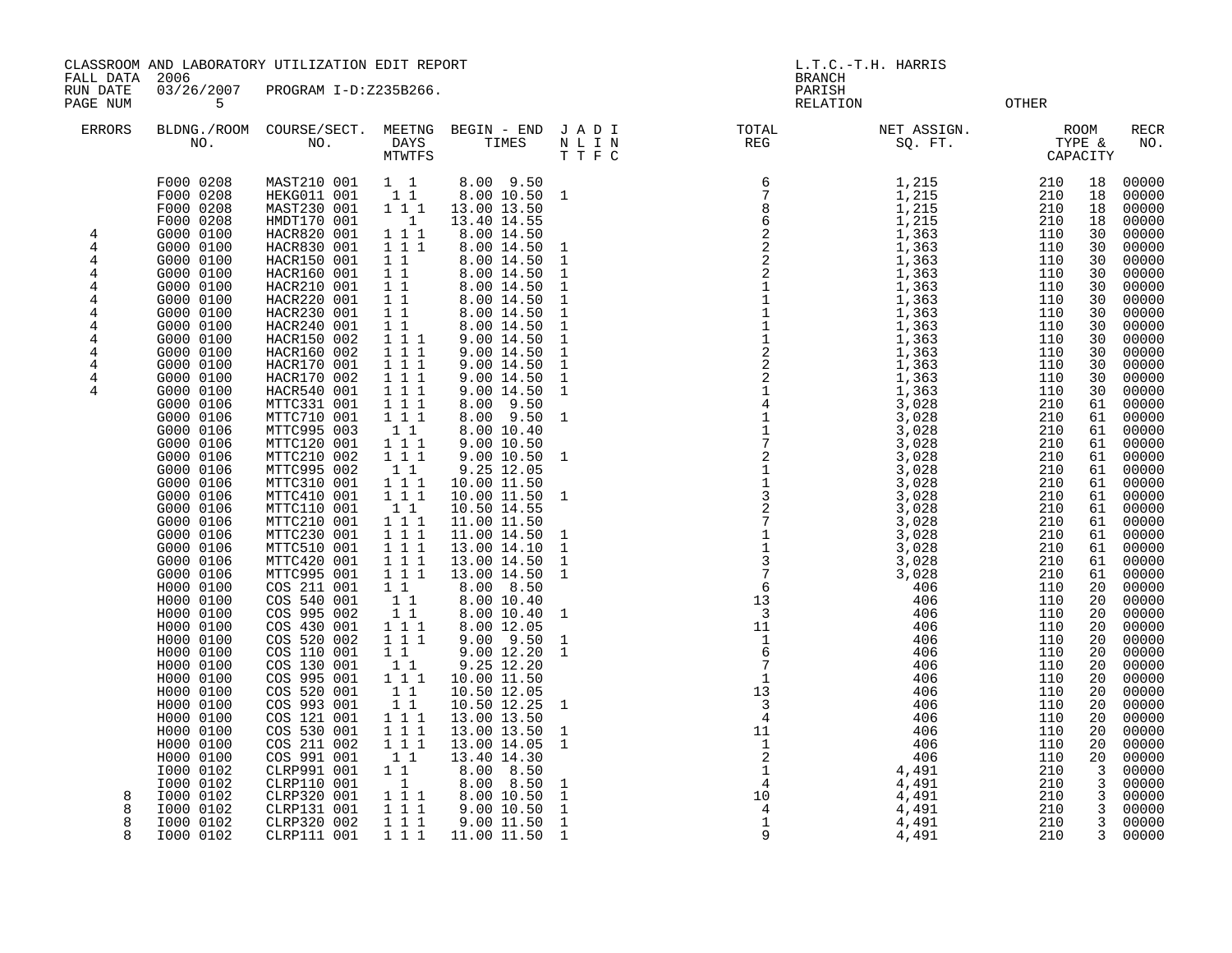CLASSROOM AND LABORATORY UTILIZATION EDIT REPORT AND REVORT AND RESOLUTION OF L.T.C.-T.H. HARRIS

FALL DATA 2006 BRANCH

RUN DATE 03/26/2007 PROGRAM I-D:Z235B266. PARISH PAGE NUM 6 6 CONSULTER CONTROL CONTROL CONTROL CONTROL CONTROL CONTROL CONTROL CONTROL CONTROL CONTROL CONTROL

| <b>ERRORS</b> |                   | BLDNG./ROOM<br>NO.                  | COURSE/SECT.<br>NO.                       | MEETNG<br>DAYS<br>MTWTFS                                            | BEGIN - END<br>TIMES                      | JADI<br>N L I N<br>T T F C    | TOTAL<br><b>REG</b>                                                                                                                                                                                                                                                                                                                  | NET ASSIGN.<br>SQ. FT.  |                   | <b>ROOM</b><br>TYPE &<br>CAPACITY | <b>RECR</b><br>NO.      |
|---------------|-------------------|-------------------------------------|-------------------------------------------|---------------------------------------------------------------------|-------------------------------------------|-------------------------------|--------------------------------------------------------------------------------------------------------------------------------------------------------------------------------------------------------------------------------------------------------------------------------------------------------------------------------------|-------------------------|-------------------|-----------------------------------|-------------------------|
|               | 8<br>$\mathsf{R}$ | I000 0102<br>I000 0102<br>I000 0102 | CLRP121 001<br>CLRP130 001<br>CLRP220 001 | 1 1 1<br>$1 \quad 1 \quad 1$<br>$1 \quad 1 \quad 1$                 | 11.00 11.50<br>13.00 15.10<br>13.00 15.10 | $\mathbf{1}$<br>-1            | $\begin{array}{cccccccc} 4 & 4 & 8 & 1 \\ 2 & 2 & 1 & 1 \\ 1 & 1 & 1 & 1 \\ 1 & 1 & 1 & 1 \\ 1 & 1 & 1 & 1 \\ 1 & 1 & 1 & 1 \\ 1 & 1 & 1 & 1 \\ 1 & 1 & 1 & 1 \\ 1 & 1 & 1 & 1 \\ 1 & 1 & 1 & 1 \\ 1 & 1 & 1 & 1 \\ 1 & 1 & 1 & 1 \\ 1 & 1 & 1 & 1 \\ 1 & 1 & 1 & 1 \\ 1 & 1 & 1 & 1 \\ 1 & 1 & 1 & 1 \\ 1 & 1 & 1 & 1 \\ 1 & 1 & 1$ | 4,491<br>4,491<br>4,491 | 210<br>210<br>210 | 3<br>3<br>3                       | 00000<br>00000<br>00000 |
|               |                   | J000 0101<br>J000 0102<br>J000 0102 | DPET130 003<br>AUTO100 001<br>AUTO110 001 | $1 1 1$<br>$\begin{array}{ccc} 1&1&1\\ 1&1&1 \end{array}$           | 9.00 11.50<br>8.00 11.50<br>8.00 11.50    | 1                             |                                                                                                                                                                                                                                                                                                                                      | 820<br>490<br>490       | 110<br>110<br>110 | 20<br>33<br>33                    | 00000<br>00000<br>00000 |
|               |                   | J000 0102<br>J000 0102              | AUTO120 001<br>AUTO130 001                | $1 \quad 1 \quad 1$                                                 | 8.00 11.50<br>8.00 11.50                  | $\mathbf{1}$<br>$\mathbf{1}$  |                                                                                                                                                                                                                                                                                                                                      | 490<br>490              | 110<br>110        | 33<br>33                          | 00000<br>00000          |
|               |                   | J000 0102                           | AUTO700 001                               | $\begin{array}{ccc} 1&1&1\\ 1&1&1 \end{array}$<br>111               | 8.00 11.50                                | $\mathbf{1}$<br>$\mathbf{1}$  |                                                                                                                                                                                                                                                                                                                                      | 490<br>490              | 110<br>110        | 33<br>33                          | 00000<br>00000          |
|               |                   | J000 0102<br>J000 0102              | AUTO710 001<br>AUTO720 001                | $1 \quad 1 \quad 1$<br>$1 \quad 1 \quad 1$                          | 8.00 11.50<br>8.00 11.50                  | $\mathbf{1}$                  |                                                                                                                                                                                                                                                                                                                                      | 490                     | 110               | 33                                | 00000                   |
|               |                   | J000 0102<br>J000 0102              | AUTO730 001<br>AUTO740 001                | 111                                                                 | 8.00 11.50<br>8.00 11.50                  | $1\,$<br>$\mathbf{1}$         |                                                                                                                                                                                                                                                                                                                                      | 490<br>490              | 110<br>110        | 33<br>33                          | 00000<br>00000          |
|               |                   | J000 0102<br>J000 0102              | AUTO200 001<br>AUTO210 001                | $1 1 1$<br>$\begin{array}{ccc} 1 & 1 & 1 \end{array}$               | 9.00 14.50<br>9.00 14.50                  | $\mathbf 1$<br>$\mathbf 1$    |                                                                                                                                                                                                                                                                                                                                      | 490<br>490              | 110<br>110        | 33<br>33                          | 00000<br>00000          |
| 4<br>4        |                   | J000 0102<br>J000 0102              | AUTO220 001<br>AUTO230 001                | $1 1 1$<br>111                                                      | 9.00 14.50<br>9.00 14.50                  | $\mathbf{1}$<br>$\mathbf{1}$  |                                                                                                                                                                                                                                                                                                                                      | 490<br>490              | 110<br>110        | 33<br>33                          | 00000<br>00000          |
| 4             |                   | J000 0102<br>J000 0102              | AUTO240 001<br>AUTO300 001                | $\begin{array}{ccc} 1 & 1 & 1 \end{array}$<br>111                   | 9.00 14.50<br>9.00 14.50                  | $\mathbf{1}$<br>$\mathbf{1}$  |                                                                                                                                                                                                                                                                                                                                      | 490<br>490              | 110<br>110        | 33<br>33                          | 00000<br>00000          |
|               | 8<br>8            | J000 0102<br>J000 0102              | AUTO310 001<br>AUTO320 001                | $1 \quad 1 \quad 1$<br>$\overline{1}$ $\overline{1}$ $\overline{1}$ | 9.00 14.50<br>9.00 14.50                  | $\mathbf{1}$<br>$\mathbf{1}$  |                                                                                                                                                                                                                                                                                                                                      | 490<br>490              | 110<br>110        | 33<br>33                          | 00000<br>00000          |
| 4             | 8<br>8            | J000 0102<br>J000 0102              | AUTO330 001<br>AUTO340 001                | 111<br>111                                                          | 9.00 14.50<br>9.00 14.50                  | $\mathbf{1}$<br>$\mathbf{1}$  |                                                                                                                                                                                                                                                                                                                                      | 490<br>490              | 110<br>110        | 33<br>33                          | 00000<br>00000          |
| 4             | 8<br>8            | J000 0102<br>J000 0102              | AUTO400 001<br>AUTO410 001                | $1\hspace{0.1cm} 1\hspace{0.1cm} 1$<br>111                          | 9.00 14.50<br>9.00 14.50                  | $\mathbf{1}$<br>$\mathbf{1}$  |                                                                                                                                                                                                                                                                                                                                      | 490<br>490              | 110<br>110        | 33<br>33                          | 00000<br>00000          |
|               | $\mathsf{R}$      | J000 0102<br>J000 0102              | AUTO200 003<br>AUTO210 003                | 111<br>111                                                          | 11.00 11.50<br>13.00 13.50                | $\mathbf{1}$                  |                                                                                                                                                                                                                                                                                                                                      | 490<br>490              | 110<br>110        | 33<br>33                          | 00000<br>00000          |
|               |                   | J000 0102<br>J000 0102              | AUTO240 003<br>AUTO220 003                | $1\quad1$<br>1 1 1                                                  | 13.40 14.55<br>14.00 14.50                |                               |                                                                                                                                                                                                                                                                                                                                      | 490<br>490              | 110<br>110        | 33<br>33                          | 00000<br>00000          |
|               |                   | J000 0102<br>J000 0105              | AUTO230 003<br>DPET130 001                | 111<br>11                                                           | 15.00 15.50<br>8.00 8.50                  |                               |                                                                                                                                                                                                                                                                                                                                      | 490<br>4,950            | 110<br>210        | 33<br>99                          | 00000<br>00000          |
|               |                   | J000 0105<br>J000 0105              | DPET150 001<br>DPET220 001                | $1\quad1$<br>11                                                     | 8.00 12.05<br>8.00 12.05                  | 1                             |                                                                                                                                                                                                                                                                                                                                      | 4,950<br>4,950          | 210<br>210        | 99<br>99                          | 00000<br>00000          |
| 4             |                   | J000 0105<br>J000 0105              | DPET210 001<br>DPET130 001                | 11<br>111                                                           | 8.00 12.50<br>8.00 14.50                  | 1                             |                                                                                                                                                                                                                                                                                                                                      | 4,950<br>4,950          | 210<br>210        | 99<br>99                          | 00000<br>00000          |
| 4             |                   | J000 0105<br>J000 0105              | DPET140 001<br>DPET210 001                | 111<br>$1 \quad 1 \quad 1$                                          | 8.00 14.50<br>8.00 14.50                  | $\mathbf{1}$<br>$\mathbf{1}$  |                                                                                                                                                                                                                                                                                                                                      | 4,950<br>4,950          | 210<br>210        | 99<br>99                          | 00000<br>00000          |
| 4<br>4        |                   | J000 0105<br>J000 0105              | DPET220 001<br>DPET231 001                | $1 1 1$<br>111                                                      | 8.00 14.50<br>8.00 14.50                  | $\mathbf{1}$<br>$\mathbf{1}$  |                                                                                                                                                                                                                                                                                                                                      | 4,950<br>4,950          | 210<br>210        | 99<br>99                          | 00000<br>00000          |
| 4<br>4        |                   | J000 0105<br>J000 0105              | DPET140 002<br>DPET141 002                | 111<br>$1 1 1$                                                      | 9.00 14.50<br>9.00 14.50                  | $\mathbf{1}$<br>$\mathbf{1}$  |                                                                                                                                                                                                                                                                                                                                      | 4,950<br>4,950          | 210<br>210        | 99<br>99                          | 00000<br>00000          |
|               |                   | J000 0105<br>J000 0105              | DPET120 003<br>DPET140 001                | $1\quad1$<br>11                                                     | 9.25 12.20<br>9.25 12.20                  | $\mathbf{1}$                  |                                                                                                                                                                                                                                                                                                                                      | 4,950<br>4,950          | 210<br>210        | 99<br>99                          | 00000<br>00000          |
|               |                   | J000 0105<br>J000 0105              | DPET120 001<br>DPET141 001                | $1 \quad 1 \quad 1$<br>111                                          | 10.00 12.05<br>13.00 13.50                |                               |                                                                                                                                                                                                                                                                                                                                      | 4,950<br>4,950          | 210<br>210        | 99<br>99                          | 00000<br>00000          |
| 4             | $\mathsf{R}$      | J000 0106<br>0000 0000              | AHSC000 001<br>HNUR122 001                | 111<br>1111                                                         | 13.00 14.10<br>6.45 15.30                 | 1                             | 10                                                                                                                                                                                                                                                                                                                                   | 47                      | 215               |                                   | 00000<br>00000          |
| 4<br>4        |                   | 0000 0000<br>0000 0000              | HNUR122 002<br>HNUR122 003                | 1111<br>1111                                                        | 6.45 15.30<br>6.45 15.30                  | $\mathbf{1}$<br>$\frac{1}{1}$ | 10<br>$\,8\,$                                                                                                                                                                                                                                                                                                                        |                         |                   |                                   | 00000<br>00000          |
| 4             |                   | 0000 0000<br>0000 0000              | HNUR112 001<br>HNUR112 002                | 111<br>111                                                          | 6.45 15.30<br>6.45 15.30                  | $\mathbf 1$                   | 8<br>9                                                                                                                                                                                                                                                                                                                               |                         |                   |                                   | 00000<br>00000          |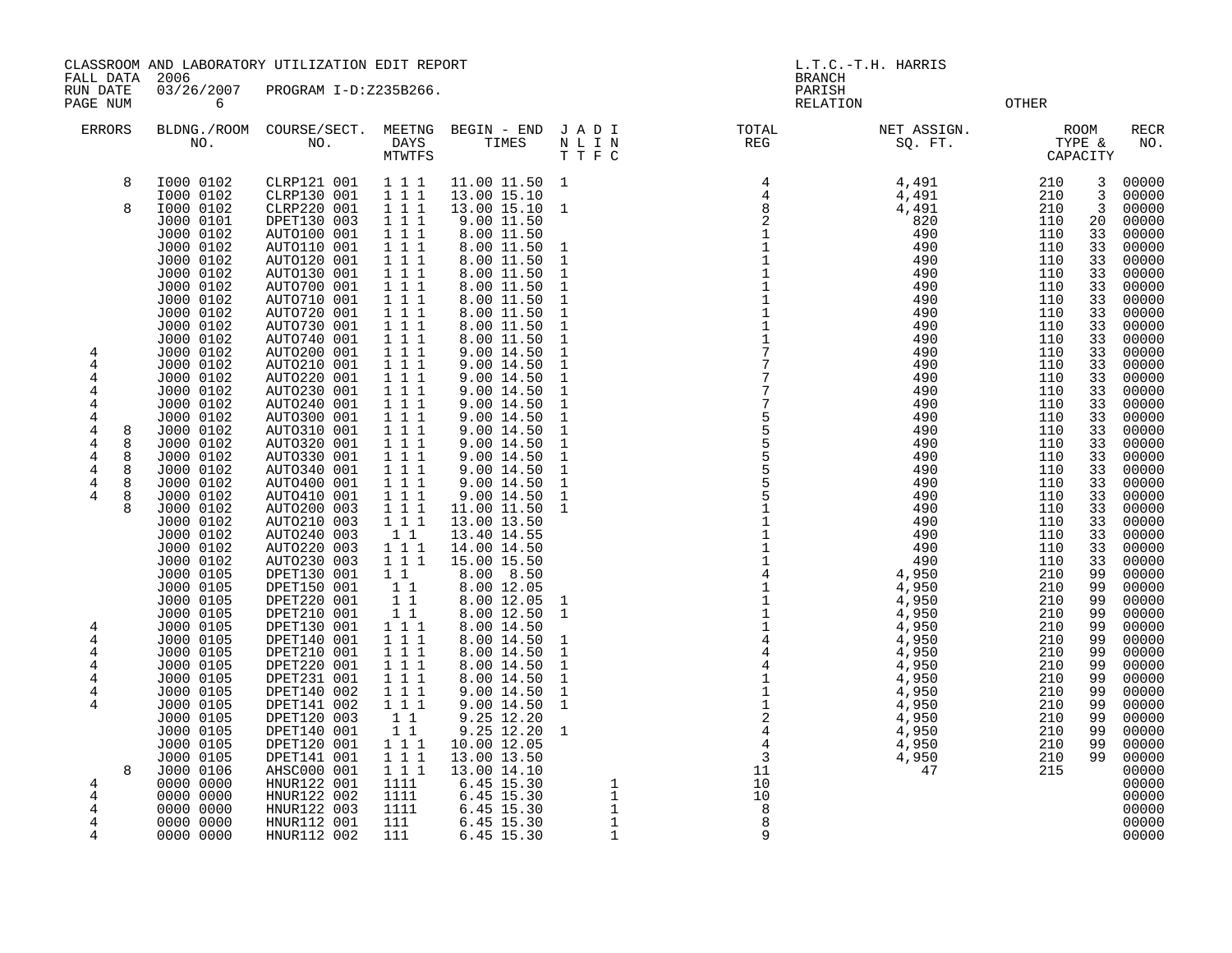|               |                    | CLASSROOM AND LABORATORY UTILIZATION EDIT REPORT |                |             |              | L.T.C.-T.H. HARRIS |             |                       |             |  |
|---------------|--------------------|--------------------------------------------------|----------------|-------------|--------------|--------------------|-------------|-----------------------|-------------|--|
| FALL DATA     | 2006               |                                                  |                |             |              | <b>BRANCH</b>      |             |                       |             |  |
| RUN DATE      | 03/26/2007         | PROGRAM I-D:Z235B266.                            |                |             |              | PARISH             |             |                       |             |  |
| PAGE NUM      |                    |                                                  |                |             |              | RELATION           |             | <b>OTHER</b>          |             |  |
|               |                    |                                                  |                |             |              |                    |             |                       |             |  |
| <b>ERRORS</b> | BLDNG./ROOM<br>NO. | COURSE/SECT.<br>NO.                              | MEETNG<br>DAYS | BEGIN - END | JADI<br>NLIN | TOTAL<br>REG       | NET ASSIGN. | <b>ROOM</b><br>TYPE & | RECR<br>NO. |  |
|               |                    |                                                  | MTWTFS         | TIMES       | TTFC         |                    | SQ. FT.     | CAPACITY              |             |  |
|               |                    |                                                  |                |             |              |                    |             |                       |             |  |
| 4             | 0000 0000          | HNUR112 003                                      | 111            | 6.45 15.30  |              |                    |             |                       | 00000       |  |
|               | 0000 0000          | HNUR132 001                                      | 111            | 6.45 15.30  |              |                    |             |                       | 00000       |  |
|               | 0000 0000          | HNUR132 002                                      | 111            | 6.45 15.30  |              |                    |             |                       | 00000       |  |
|               | 0000 0000          | HNUR132 003                                      | 111            | 6.45 15.30  |              |                    |             |                       | 00000       |  |
|               | 0000 0000          | HNUR222 001                                      | 111            | 6.45 15.30  |              |                    |             |                       | 00000       |  |
|               | 0000 0000          | HNUR222 002                                      | 111            | 6.45 15.30  |              |                    |             |                       | 00000       |  |
|               | 0000 0000          | HNUR222 003                                      | 111            | 6.45 15.30  |              |                    |             |                       | 00000       |  |
|               | 0000 0000          | HNUR232 001                                      | 111            | 6.45 15.30  |              |                    |             |                       | 00000       |  |
|               | 0000 0000          | HNUR232 002                                      | 111            | 6.45 15.30  |              |                    |             |                       | 00000       |  |
|               | 0000 0000          | HNUR232 003                                      | 111            | 6.45 15.30  |              |                    |             |                       | 00000       |  |
|               | 0000 0000          | HNUR532 001                                      | 111            | 6.45 15.30  |              | 10                 |             |                       | 00000       |  |
|               | 0000 0000          | HNUR532 002                                      | 111            | 6.45 15.30  |              | 10                 |             |                       | 00000       |  |
|               | 0000 0000          | HNUR532 003                                      | 111            | 6.45 15.30  |              | 8                  |             |                       | 00000       |  |
|               | 0000 0000          | HNUR652 001                                      | 111            | 6.45 15.30  |              | 9                  |             |                       | 00000       |  |
|               | 0000 0000          | HNUR652 002                                      | 111            | 6.45 15.30  |              |                    |             |                       | 00000       |  |
|               | 0000 0000          | HNUR652 003                                      | 111            | 6.45 15.30  |              |                    |             |                       | 00000       |  |
|               | 0000 0000          | HNUR212 001                                      |                | 6.45 15.30  |              | 9                  |             |                       | 00000       |  |
|               | 0000 0000          | HNUR212 002                                      |                | 6.45 15.30  |              | 10                 |             |                       | 00000       |  |
|               | 0000 0000          | HNUR212 003                                      |                | 6.45 15.30  |              | $10$               |             |                       | 00000       |  |
| 4             | 0000 0000          | HNUR212 004                                      |                | 6.45 15.30  |              | 10                 |             |                       | 00000       |  |
|               | 0000 0000          | HNUR611 001                                      | 11             | 11.00 14.50 |              | 15                 |             |                       | 00000       |  |
|               | 0000 0000          | NDTT240 001                                      | 1 1 1          | 14.00 14.50 |              |                    |             |                       | 00000       |  |
| 4             | 0000 0105          | DPET240 001                                      | 1 1 1          | 9.00 14.50  |              |                    |             |                       | 00000       |  |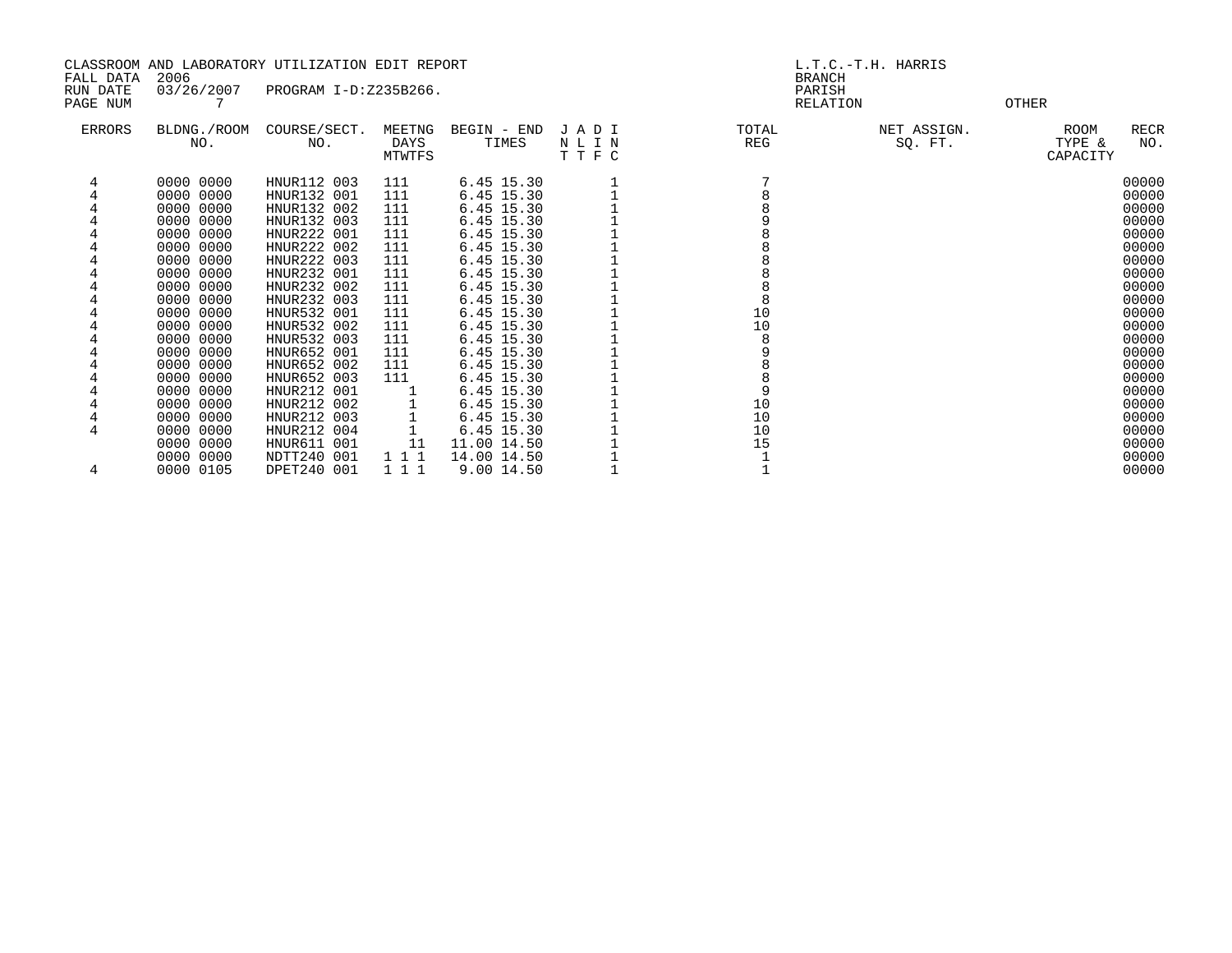# E R R O R P A G E L.T.C.-T.H. HARRIS

| ERROR 1 - CLASS AND LABORATORY UTILIZATION FILE DOES NOT MATCH WITH BLDGS AND ROOMS FILE.<br>THE ROOM, BUILDING, AND CLASS FILES MUST ALL MATCH. IF THE ROOM NUMBER ON THE UTILIZATION IS CORRECT,<br>THE ROOM SHOULD TO BE ADDED TO THE ROOM FILE. | 12                |
|-----------------------------------------------------------------------------------------------------------------------------------------------------------------------------------------------------------------------------------------------------|-------------------|
| ERROR 2 - THERE SHOULD BE AT LEAST ONE ENTRY IN THE DAYS-OF-WEEK-COURSE-MEETS FIELD.                                                                                                                                                                |                   |
| 3 - BEGIN-END-TIME FIELDS MUST BE BETWEEN 06.00 AND 23.00<br>ERROR                                                                                                                                                                                  |                   |
| 4 - WARNING - CLASS TIME EXCEEDS 5 HOURS.<br>ERROR                                                                                                                                                                                                  | 125               |
| 5 - ROOM TYPE INVALID FOR TEACHING CLASS, CLASSES CANNOT BE SCHEDULED IN ROOMS DESIGNATED AS CIRCULATION,<br>ERROR<br>CUSTODIAL OR MECHANICAL.                                                                                                      |                   |
| ERROR 7 - THE TOTAL REGISTRANTS FIELD MUST NOT BE BLANK OR ZEROS                                                                                                                                                                                    |                   |
| ERROR 8 - WARNING - EXCEEDS THE CAPACITY OF THE ROOM BY 50% (IF THIS IS A JOINT CLASS ITS REGISTRANTS ARE INCLUDED).<br>PLEASE CHECK THE CAPACITY OF THE ROOM AS IT APPEARS ON THE ROOM FILE.                                                       | 62                |
| ERROR 9 - UNLESS THERE IS A JOINT CLASS, ALTERNATE WEEKS OR INCONSISTENT MEETING TIMES, THERE SHOULD BE NO DUPLICATES.                                                                                                                              | 5                 |
| TOTAL ERRORS (INCLUDING WARNINGS)                                                                                                                                                                                                                   | 204               |
| TOTAL NUMBER OF RECORDS READ<br>TOTAL NUMBER OF RECORDS ACCEPTED FOR SPACE UTILIZATION COMPUTATION<br>NUMBER OF JOINT-CLASS RECORDS<br>NUMBER OF ALTERATE WEEKS RECORDS<br>NUMBER OF DIFFERENT TIMES RECORDS                                        | 329<br>284<br>157 |
| NUMBER OF INCONSISTENT RECORDS                                                                                                                                                                                                                      | 28                |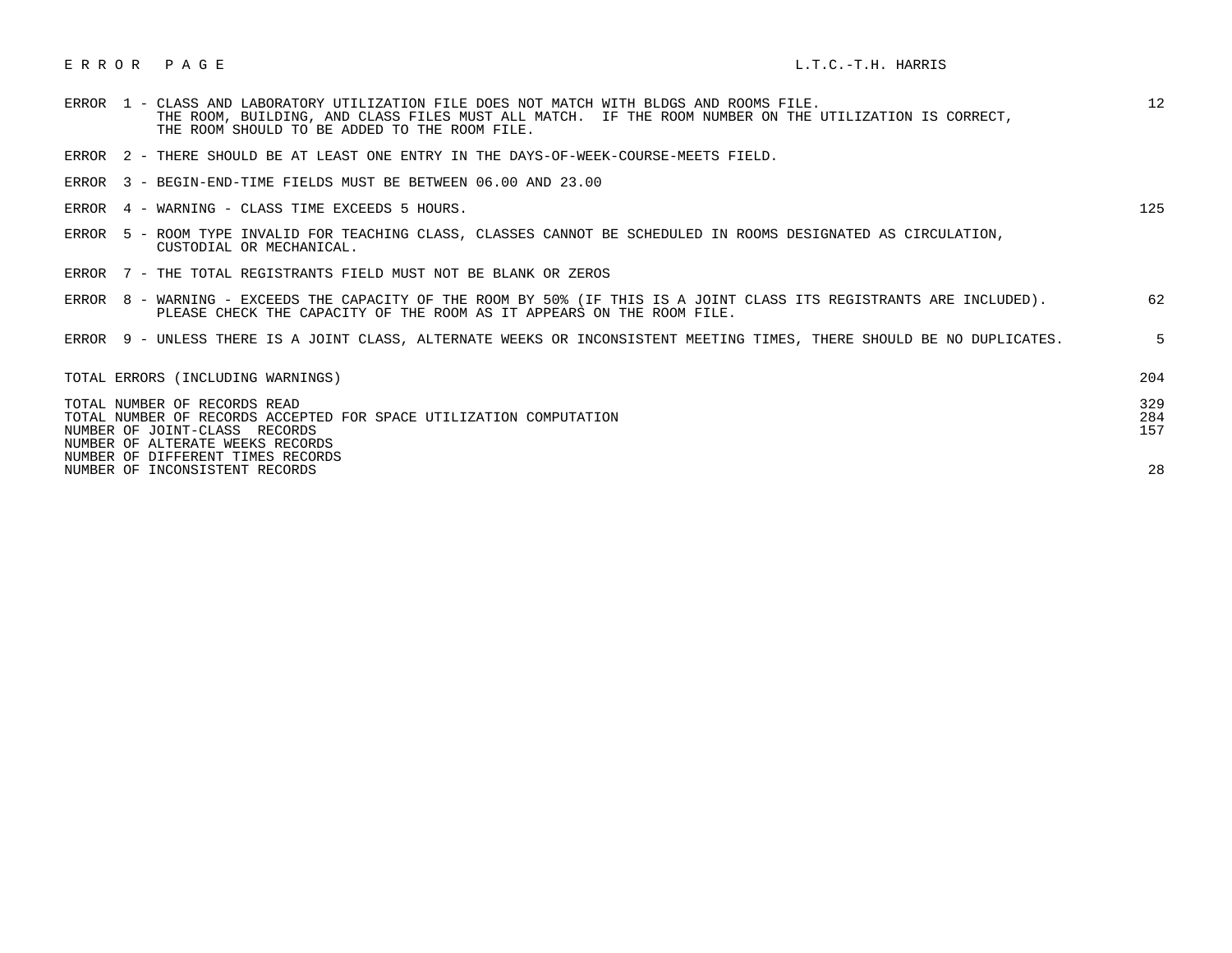|                                                                                      | DAY USE         | NIGHT USE       | TOTAL           |  |
|--------------------------------------------------------------------------------------|-----------------|-----------------|-----------------|--|
|                                                                                      | $(0600 - 1700)$ | (1700-2300)     | $(0600 - 2300)$ |  |
| *CLASSROOM FACILITIES                                                                |                 |                 |                 |  |
| TOTAL NUMBER OF ROOMS                                                                |                 |                 | 26              |  |
| TOTAL NUMBER OF STATIONS (CAPACITY)                                                  |                 |                 | 1012            |  |
| WEEKLY STUDENT CONTACT HOURS                                                         | 4074            |                 | 4074            |  |
| WEEKLY TOTAL OF ROOMS AVAILABLE - COUNTED IN HALF HOUR INCREMENTS                    | 2340            | 1300            | 3640            |  |
| WEEKLY TOTAL OF ROOMS IN USE - COUNTED IN HALF HOUR INCREMENTS                       | 1626            |                 | 1626            |  |
| WEEKLY TOTAL OF STUDENT STATIONS AVAILABLE - COUNTED IN HALF HOUR INCREMENTS         | 91080           | 50600           | 141680          |  |
| WEEKLY TOTAL OF STATIONS AVAILABLE IN ROOMS IN USE - COUNTED IN HALF HOUR INCREMENTS | 52664           |                 | 52664           |  |
| WEEKLY TOTAL OF STATIONS IN USE - COUNTED IN HALF HOUR INCREMENTS                    | 8149            |                 | 8149            |  |
| PERCENT OF ROOMS IN USE TO ROOMS AVAILABLE                                           | 69.5            | $\cdot$ 0       | 44.7            |  |
| PERCENT OF STATIONS IN USE TO STATIONS AVAILABLE                                     | 8.9             | $\cdot$ 0       | 5.8             |  |
| PERCENT OF STATIONS IN USE TO STATIONS AVAILABLE IN OCCUPIED ROOMS                   | 15.5            | . 0             | 15.5            |  |
|                                                                                      |                 |                 |                 |  |
|                                                                                      | DAY USE         | NIGHT USE       | TOTAL           |  |
|                                                                                      | $(0600 - 1700)$ | $(1700 - 2300)$ | $(0600 - 2300)$ |  |
| <b>CLASSROOM</b>                                                                     |                 |                 |                 |  |
| TOTAL NUMBER OF ROOMS                                                                |                 |                 | 26              |  |
| TOTAL NUMBER OF STATIONS (CAPACITY)                                                  |                 |                 | 1012            |  |
| WEEKLY STUDENT CONTACT HOURS                                                         | 4074            |                 | 4074            |  |
| WEEKLY TOTAL OF ROOMS AVAILABLE - COUNTED IN HALF HOUR INCREMENTS                    | 2340            | 1300            | 3640            |  |
| WEEKLY TOTAL OF ROOMS IN USE - COUNTED IN HALF HOUR INCREMENTS                       | 1626            |                 | 1626            |  |
| WEEKLY TOTAL OF STUDENT STATIONS AVAILABLE - COUNTED IN HALF HOUR INCREMENTS         | 91080           | 50600           | 141680          |  |
| WEEKLY TOTAL OF STATIONS AVAILABLE IN ROOMS IN USE - COUNTED IN HALF HOUR INCREMENTS | 52664           |                 | 52664           |  |
| WEEKLY TOTAL OF STATIONS IN USE - COUNTED IN HALF HOUR INCREMENTS                    | 8149            |                 | 8149            |  |
| PERCENT OF ROOMS IN USE TO ROOMS AVAILABLE                                           | 69.5            | $\cdot$ 0       | 44.7            |  |
| PERCENT OF STATIONS IN USE TO STATIONS AVAILABLE                                     | 8.9             | $\cdot$ 0       | 5.8             |  |
| PERCENT OF STATIONS IN USE TO STATIONS AVAILABLE IN OCCUPIED ROOMS                   | 15.5            | $\cdot$ 0       | 15.5            |  |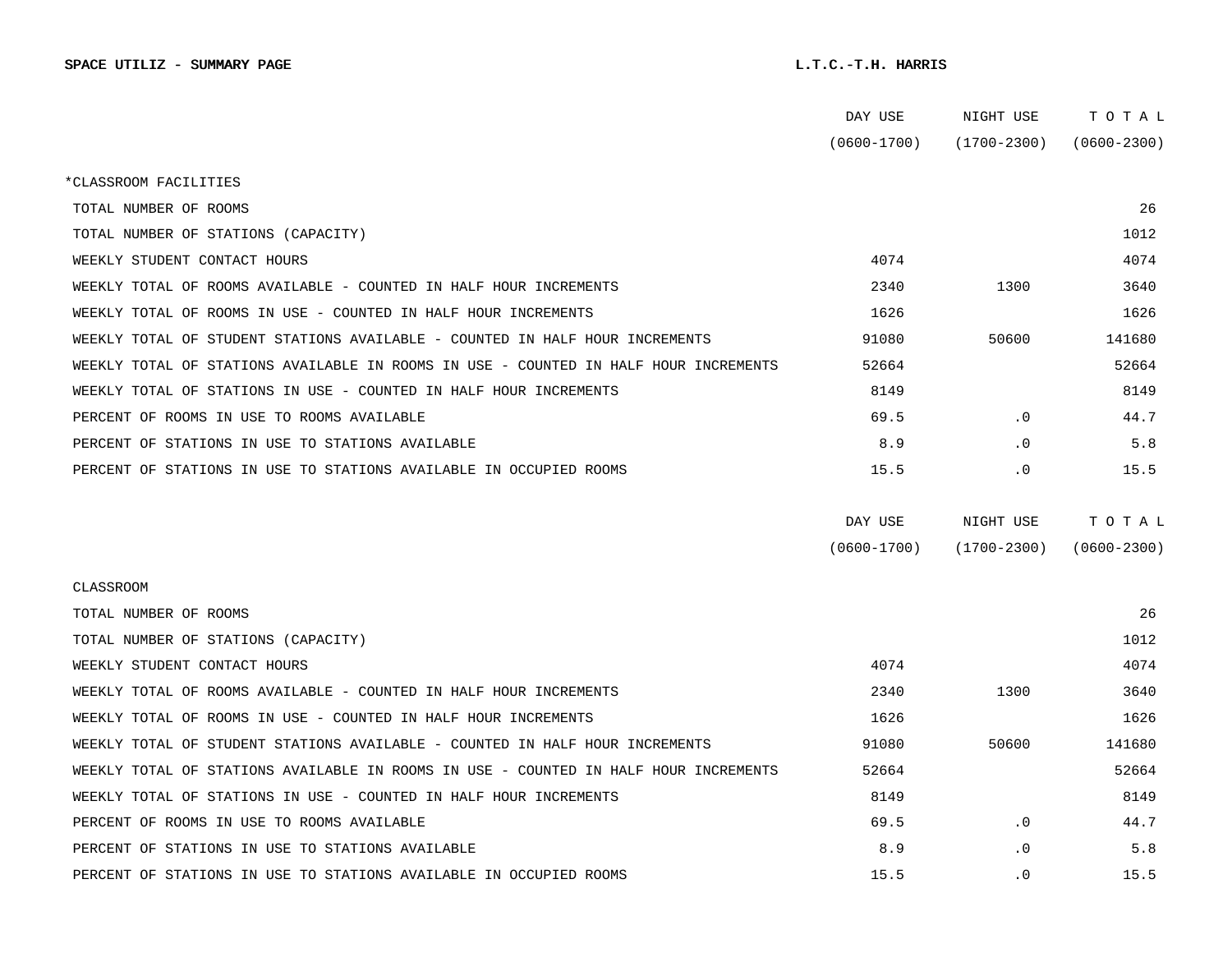|                                                                                      | DAY USE         | NIGHT USE       | TOTAL           |
|--------------------------------------------------------------------------------------|-----------------|-----------------|-----------------|
|                                                                                      | $(0600 - 1700)$ | $(1700 - 2300)$ | $(0600 - 2300)$ |
| *LABORATORY FACILITIES                                                               |                 |                 |                 |
| TOTAL NUMBER OF ROOMS                                                                |                 |                 | 35              |
| TOTAL NUMBER OF STATIONS (CAPACITY)                                                  |                 |                 | 935             |
| WEEKLY STUDENT CONTACT HOURS                                                         | 10556           |                 | 10556           |
| WEEKLY TOTAL OF ROOMS AVAILABLE - COUNTED IN HALF HOUR INCREMENTS                    | 3150            | 1750            | 4900            |
| WEEKLY TOTAL OF ROOMS IN USE - COUNTED IN HALF HOUR INCREMENTS                       | 4714            |                 | 4714            |
| WEEKLY TOTAL OF STUDENT STATIONS AVAILABLE - COUNTED IN HALF HOUR INCREMENTS         | 84150           | 46750           | 130900          |
| WEEKLY TOTAL OF STATIONS AVAILABLE IN ROOMS IN USE - COUNTED IN HALF HOUR INCREMENTS | 160410          |                 | 160410          |
| WEEKLY TOTAL OF STATIONS IN USE - COUNTED IN HALF HOUR INCREMENTS                    | 21113           |                 | 21113           |
| PERCENT OF ROOMS IN USE TO ROOMS AVAILABLE                                           | 149.7           | $\cdot$ 0       | 96.2            |
| PERCENT OF STATIONS IN USE TO STATIONS AVAILABLE                                     | 25.1            | $\cdot$ 0       | 16.1            |
| PERCENT OF STATIONS IN USE TO STATIONS AVAILABLE IN OCCUPIED ROOMS                   | 13.2            | $\cdot$ 0       | 13.2            |
|                                                                                      |                 |                 |                 |

| DAY USE         | NIGHT USE       | T O T A L       |
|-----------------|-----------------|-----------------|
| $(0600 - 1700)$ | $(1700 - 2300)$ | $(0600 - 2300)$ |

| CLASS LABORATORY                                                                     |        |           |        |
|--------------------------------------------------------------------------------------|--------|-----------|--------|
| TOTAL NUMBER OF ROOMS                                                                |        |           | 35     |
| TOTAL NUMBER OF STATIONS (CAPACITY)                                                  |        |           | 935    |
| WEEKLY STUDENT CONTACT HOURS                                                         | 10556  |           | 10556  |
| WEEKLY TOTAL OF ROOMS AVAILABLE - COUNTED IN HALF HOUR INCREMENTS                    | 3150   | 1750      | 4900   |
| WEEKLY TOTAL OF ROOMS IN USE - COUNTED IN HALF HOUR INCREMENTS                       | 4714   |           | 4714   |
| WEEKLY TOTAL OF STUDENT STATIONS AVAILABLE - COUNTED IN HALF HOUR INCREMENTS         | 84150  | 46750     | 130900 |
| WEEKLY TOTAL OF STATIONS AVAILABLE IN ROOMS IN USE - COUNTED IN HALF HOUR INCREMENTS | 160410 |           | 160410 |
| WEEKLY TOTAL OF STATIONS IN USE - COUNTED IN HALF HOUR INCREMENTS                    | 21113  |           | 21113  |
| PERCENT OF ROOMS IN USE TO ROOMS AVAILABLE                                           | 149.7  | $\cdot$ 0 | 96.2   |
| PERCENT OF STATIONS IN USE TO STATIONS AVAILABLE                                     | 25.1   | $\cdot$ 0 | 16.1   |
| PERCENT OF STATIONS IN USE TO STATIONS AVAILABLE IN OCCUPIED ROOMS                   | 13.2   | $\cdot$ 0 | 13.2   |